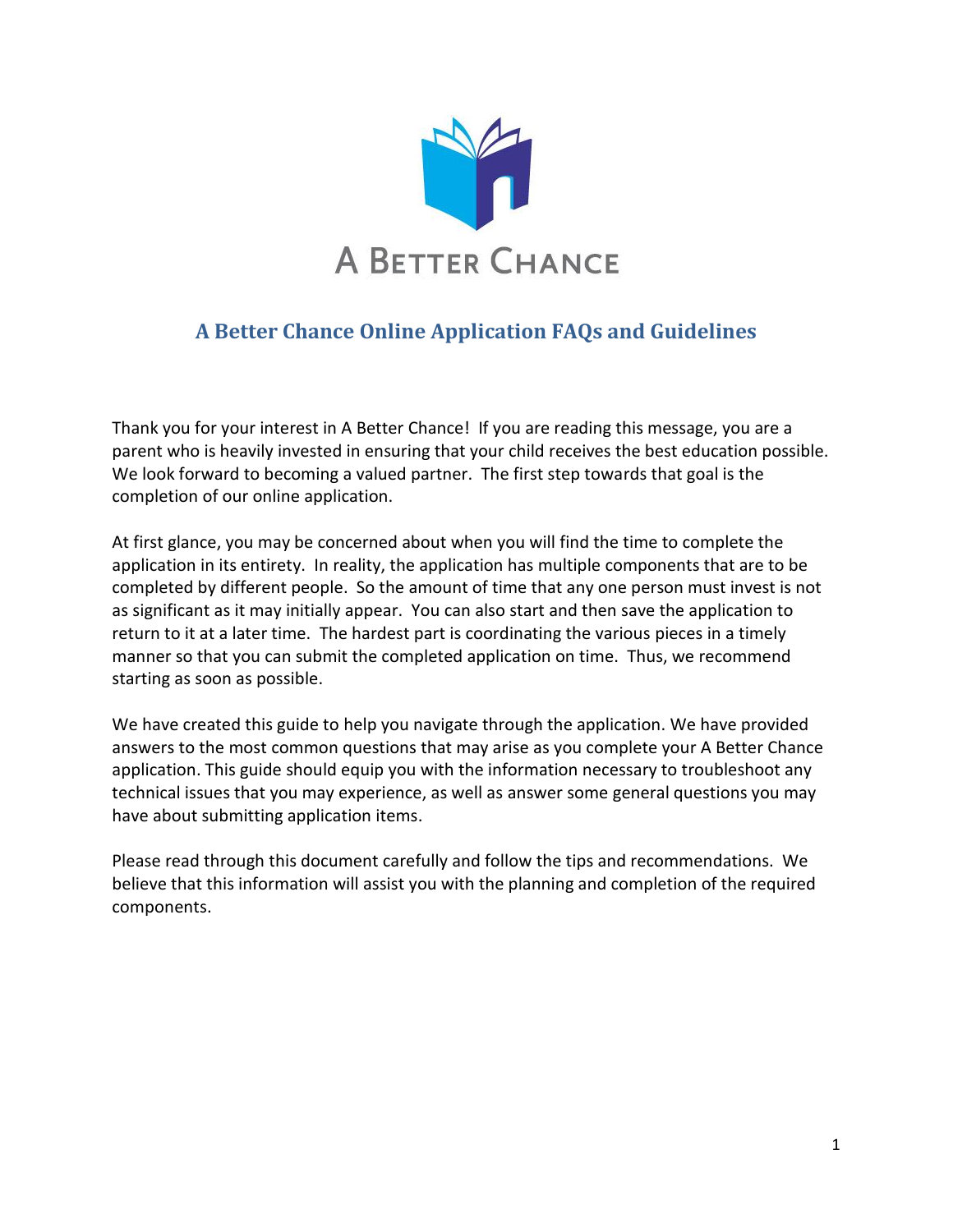# **Table of Contents**



| $\bullet$ |  |
|-----------|--|
|           |  |
|           |  |
|           |  |
|           |  |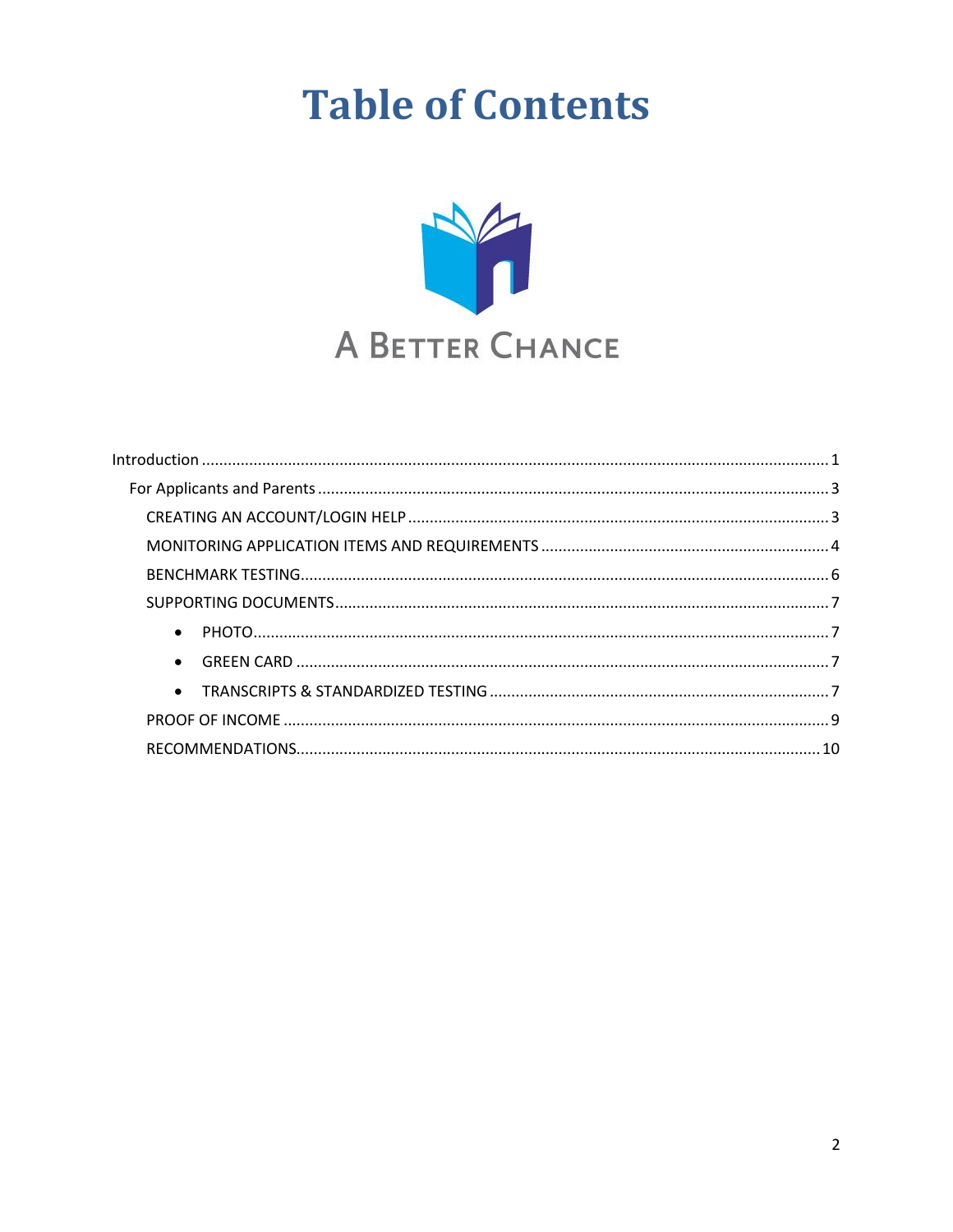# <span id="page-2-0"></span>**For Applicants and Parents**

#### <span id="page-2-1"></span>**CREATING AN ACCOUNT/LOGIN HELP**

**Throughout this application process, emails will be used as the primary source of communication between you and A Better Chance. We strongly urge you to add [admissions@abetterchance.org](mailto:admissions@abetterchance.org) as an email contact to any/all email addresses you intend to use within the scope of the application process. This will ensure that none of our emails are blocked or go to your junk/spam mail.** 

#### Q. How do I create an account?

A. Visit our website [www.abetterchance.org](http://www.abetterchance.org/) and click on "Apply Now." When redirected to the application site, **use an email address that you check regularly to create the account for the application and be sure to list this email address on the application as well.** We encourage you to bookmark or save the application page/link so that you can access the site at a later time.

#### Q. I created a password, but I am not able to log in

- A. Your password must meet the requirements (minimum of eight [8] characters and cannot include these symbols: "@" or "#") else you will not be able to log in. Reset your password by clicking "Help: I forgot my password" from the log in page.
- Q. I created an account but haven't received an email confirmation to begin the application
- A. Check your junk/spam folder. If the email isn't there, try again to create an account. Verify that your email address is entered correctly.
- Q. I have created an account but I do not know how to begin completing the application
- A. You must first "**Add an Applicant**" from the Action Items page in order to access the application. Make sure that you are on the Action Items page by clicking the "Apply" tab located at the top of the webpage. Click "Complete Form" to access the application and supporting documents.
- Q. Can I use login information from a previous application to complete a new application?
- A. Yes, you may use your login email and password from a previous application to access the current one. However, you will be completing an entirely new application for each applicant.
- Q. I began filling out the application form, but when I tried to log back in at a later time it shows that my email/password is invalid
- A. **You must enter the same email address and password that you used to create your account.** If you used an invalid password to create your account (less than 8 characters/containing the @ or # symbol), click "Help, I forgot my password" to send password reset instructions to your email.
- Q. The application site won't load/an error message appears when I try to access the site
- A. Try the following: Refreshing the webpage; using a different browser; using a different computer/device; or using a computer on a different network/internet connection (i.e. if you are trying access the site at work, try doing it when you are at home, or vice versa. Your internet connection or network may be blocking the site.)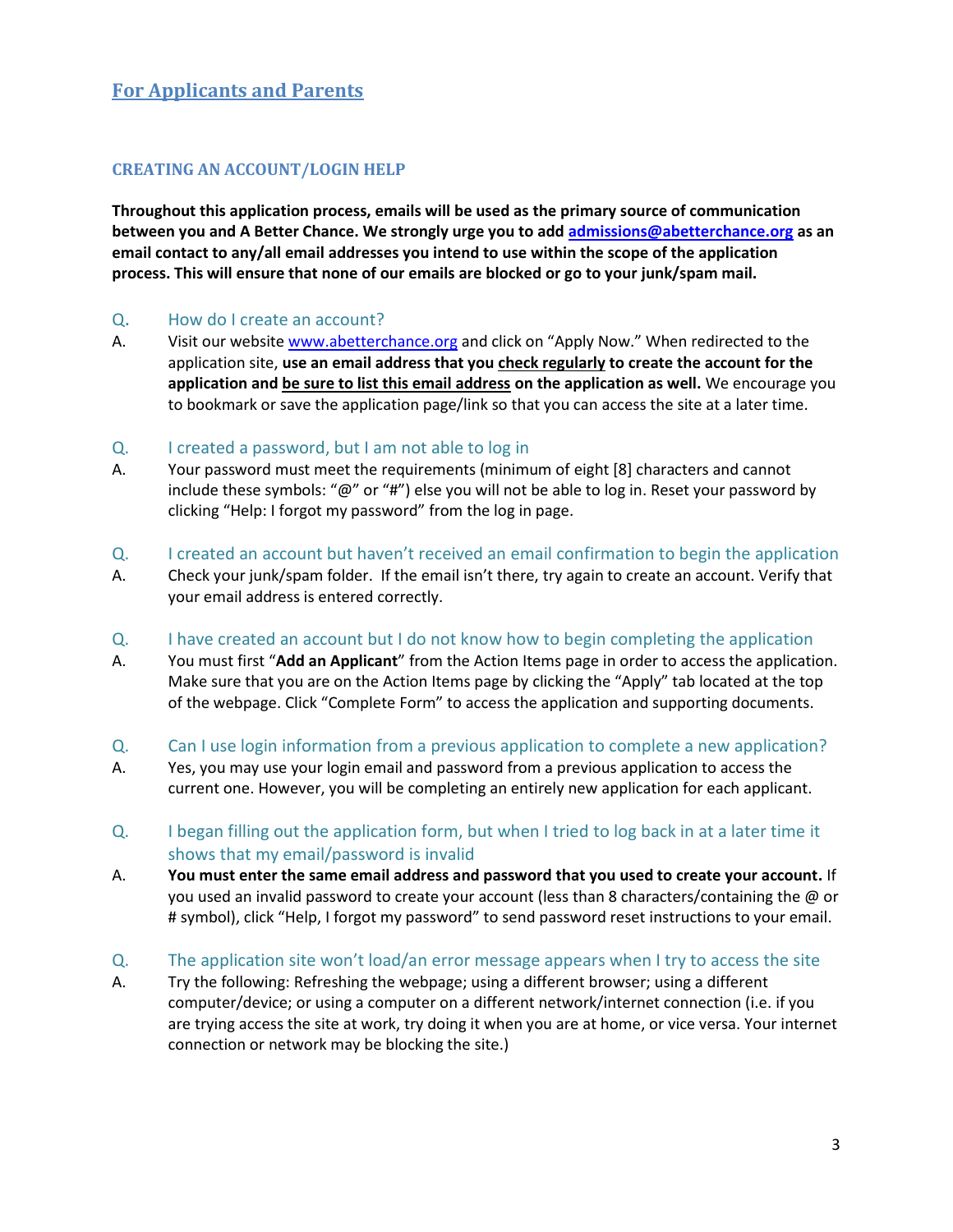# <span id="page-3-0"></span>**MONITORING APPLICATION ITEMS AND REQUIREMENTS**

We have created a chart which lists the application components, parties responsible, and the estimated timeframe you should allot to its completion. Take some time to familiarize yourself with the application items and what is required for you to submit them. The items in the chart below are listed in the order in which they appear on the Action Items page of your online application portal.

| <b>Item</b>    | <b>Application</b><br><b>Component</b>                             | <b>What is Required</b>                                                                                                              | <b>Instructions</b>                                                                                                                                                                | <b>Timeframe to</b><br>Complete <sup>1</sup>                                                         | <b>Tips</b>                                                                                                                                 |                                                                                   |
|----------------|--------------------------------------------------------------------|--------------------------------------------------------------------------------------------------------------------------------------|------------------------------------------------------------------------------------------------------------------------------------------------------------------------------------|------------------------------------------------------------------------------------------------------|---------------------------------------------------------------------------------------------------------------------------------------------|-----------------------------------------------------------------------------------|
| 1              | <b>Online Form:</b><br>Parent/Guardian<br><b>Section</b>           | Applicant and Parent Information<br><b>School History</b><br>Questionnaire<br>Declaration                                            | Click "Complete<br>Form" on the Action<br>Items page to access<br>the application<br>For Proof of Income<br>upload Click "Choose<br>File" to select a file,<br>then click "Upload" | $40 - 80$ minutes<br>total                                                                           | You can save and<br>return to this form at<br>any time. You must                                                                            |                                                                                   |
|                | <b>Online Form:</b><br>Proof of Income<br><b>Upload</b>            | First 2 pages of current tax return-Form 1040<br>AND/OR<br>Current employer-issued W2 or 1099 Form<br>Proof of government assistance |                                                                                                                                                                                    |                                                                                                      | Will vary depending<br>on your access to<br>these documents                                                                                 | click submit once you<br>are done<br>Provide financial<br>information for any/all |
|                | <b>Online Form:</b><br><b>Applicant Section</b>                    | Activities & Interests<br>Academics<br><b>Short Answers</b><br>Essay                                                                 |                                                                                                                                                                                    | 2 hours - 5 hours<br>total                                                                           | parents or guardians<br>that you list on the<br>application                                                                                 |                                                                                   |
| $\overline{2}$ | <b>Supporting</b><br><b>Documents:</b><br><b>Photo</b>             | A recent shoulder-length portrait style photo<br>of the applicant                                                                    | Click "Choose File" to<br>select a file, then<br>click "Upload"                                                                                                                    | 2 minutes                                                                                            | Please note the photo<br>specifications provided<br>on the Supporting<br>Documents page                                                     |                                                                                   |
|                | <b>Supporting</b><br><b>Documents:</b><br><b>Green Card</b>        | A photocopy of the applicant's green card<br>(if applicant is a permanent resident)                                                  | Click "Choose File" to<br>select a file, then<br>click "Upload"                                                                                                                    | Allow enough time<br>to scan a copy of<br>this document                                              | Make sure uploaded<br>document is legible                                                                                                   |                                                                                   |
|                | <b>Supporting</b><br><b>Documents:</b><br><b>Transcripts</b>       | Current Year AND Previous Year transcripts                                                                                           | Click "Choose File" to<br>select a file, then<br>click "Upload"                                                                                                                    | Allow enough time<br>to request, scan,<br>and upload the<br>required<br>documents                    | Use the transcript<br>request form to obtain<br>your child's academic<br>records from his/her<br>school                                     |                                                                                   |
|                | <b>Supporting</b><br><b>Documents:</b><br><b>Standardized Test</b> | Previous Year standardized testing                                                                                                   | Click "Choose File" to<br>select a file, then<br>click "Upload"                                                                                                                    | Allow enough time<br>to request, scan,<br>and upload the<br>required<br>documents                    | Use the transcript<br>request form to obtain<br>your child's academic<br>records from his/her<br>school, if necessary                       |                                                                                   |
| 3              | <b>Recommendations</b>                                             | Core Academic Teacher Recommendation                                                                                                 | Click "Send Request"<br>and submit the email<br>address of the<br>person you wish to<br>complete the<br>recommendation                                                             | Give the teacher/<br>principal/counselor<br>at least 2 weeks'<br>notice to complete                  | Inform teachers and<br>principals/counselors<br>beforehand that you<br>will be requesting a                                                 |                                                                                   |
|                |                                                                    | Principal/Counselor Recommendation                                                                                                   |                                                                                                                                                                                    |                                                                                                      | recommendation                                                                                                                              |                                                                                   |
| 5              | <b>Benchmark</b><br><b>Testing</b>                                 | <b>Registration for Testing</b>                                                                                                      | You will receive an<br>email for Benchmark<br>Testing after<br>submitting the online<br>application (Item 1<br>on this list)                                                       | Applicants should<br>be registered for<br><b>Benchmark Testing</b><br>by the application<br>due date | Submit the online<br>application form as<br>soon as possible so<br>that you may receive<br>information to register<br>for benchmark testing |                                                                                   |

**<sup>1</sup> Please note that these are only estimated Completion Times** 

 $\overline{\phantom{a}}$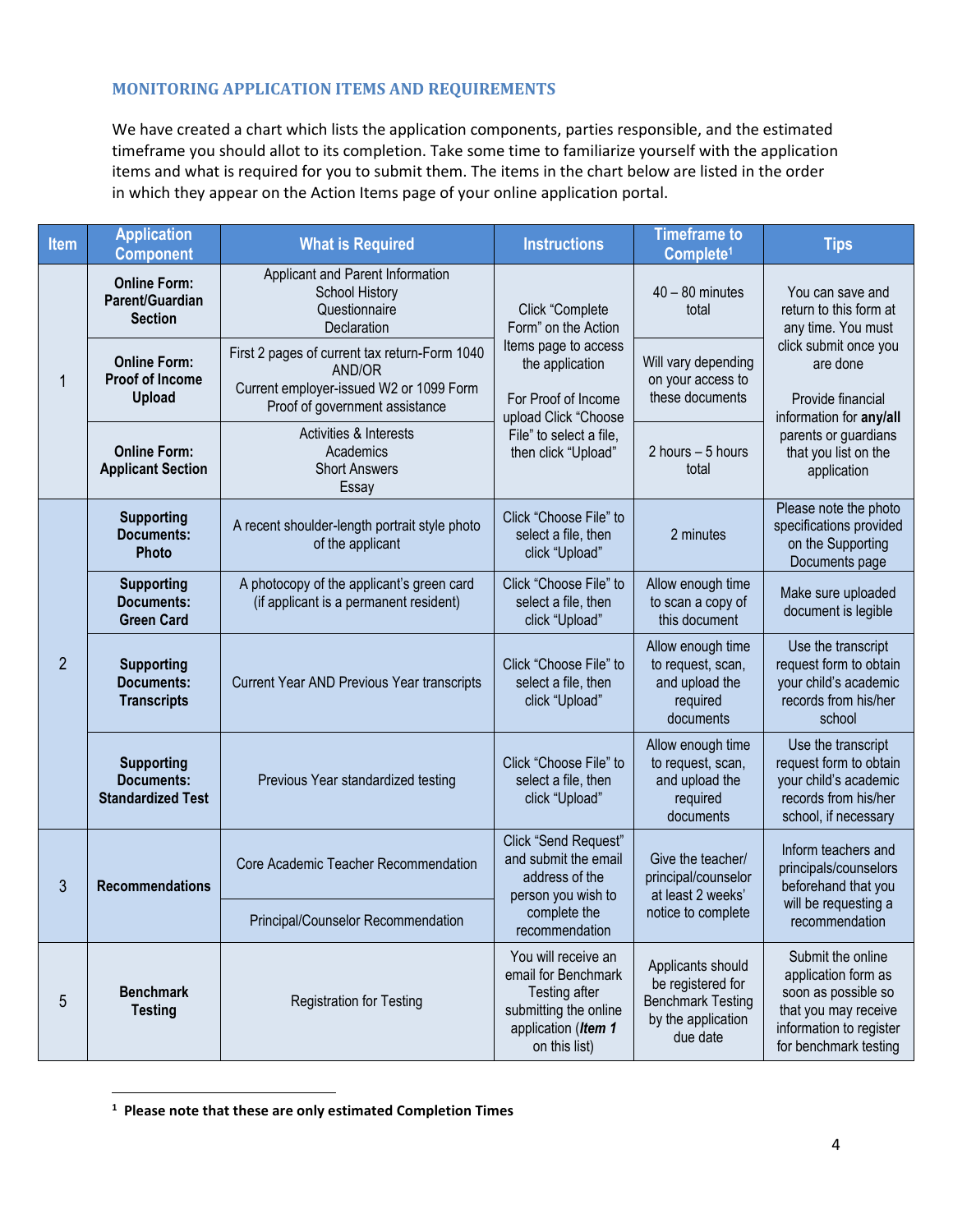# Q. How will I know if A Better Chance receives my application/required items?

A. **The application is self-managed, which means that applicants are responsible for monitoring the submission and receipt of all their items**. You are able to check the status of all your application materials using the online portal. Once processed, a check mark will appear to the left of these items. Depending on the volume of applications being processed, it may take 1-3 weeks for items to be received and processed.

#### Q. How do I submit the application?

A. There are different parts to the application and all parts are available on the Action Items page, along with instructions or access provided to the right of each item. Once you've added an applicant(s), you can access the application and supporting documents by clicking on "Complete Form." **The Application and Supporting Documents forms include multiple pages/components.**

Make sure that you fill out all required fields, which are noted with \*. **You can save the application and supporting document forms at any time and come back to it later, but once you click "Submit", it cannot be edited.** Click the submit button once you are done.

We strongly suggest that you submit the application form as soon as possible. You may submit it before we receive other supporting documents for the application.

- Q. I submitted my application materials and these items have not been checked off
- A. In order for items to be checked off on your portal, **you must submit the online form first**. If you submitted recommendations, transcripts, or your finances before submitting the online application, we cannot process them, and they cannot be checked off. **We strongly urge you to submit the online application prior to the deadline so that all items can be processed in a timely manner. Please note that depending on the volume of applications being processed, it may take 1-3 weeks for items to be received and processed**.

## Q. Can I fax application materials?

A. We DO NOT accept application materials via fax. Documents must be submitted using the method outlined in the instructions for each section.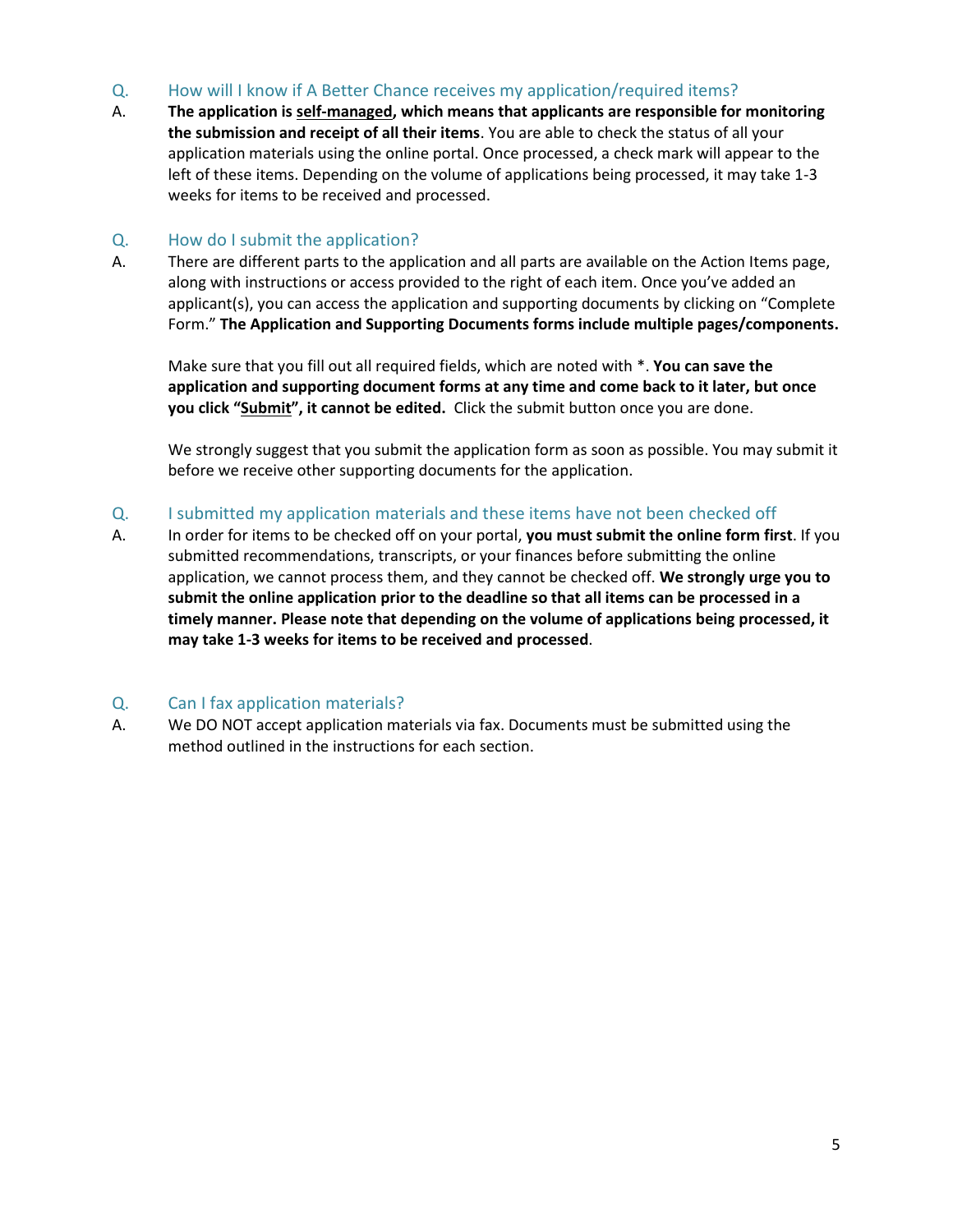# <span id="page-5-0"></span>**BENCHMARK TESTING**

#### Q. What is Benchmark Testing?

A. The benchmark test is a previously issued SSAT exam that is used specifically to determine potential standardized testing scores on the actual test (which students who are accepted to the Cohort will sit in the fall).

#### Q. When do I receive information about Benchmark testing?

A. You will receive information about registration for the Benchmark Test via email after submitting online application form. All applicants are expected to test. **You must submit the online application form before you receive information for testing.** If you don't receive an email regarding testing within a week of submitting your application, contact the Admissions Team at [admissions@abetterchance.org](mailto:admissions@abetterchance.org) or 646-346-1310

#### Q. How important is Benchmark Testing?

A. Benchmark testing is an important part of the reviewing process, but will not by itself lead to the student being accepted to, or denied from, the program. We evaluate all parts of the application and weight them accordingly to make an informed decision about each student's application.

#### Q. How can I prepare for the test?

- A. Though we don't expect applicants to do much studying for this particular test, you can familiarize yourself with the test format and questions by visiting the SSAT website <https://ssat.org/prepare>to review practice questions and information about the test.
- Q. My child is registered for the Benchmark Test but it isn't checked off on the portal
- A. The testing requirement will be checked off after students sit for the test.

#### Q. I did not receive an email about Benchmark Testing.

A. Double-check all email addresses associated with your A Better Chance application. Be sure to check all junk and spam folders.

## Q. Will I receive results for Benchmark Testing?

A. Yes. There is approximately a three week turnaround for test results. Once A Better Chance receives these scores, you will receive an email explaining your child's results.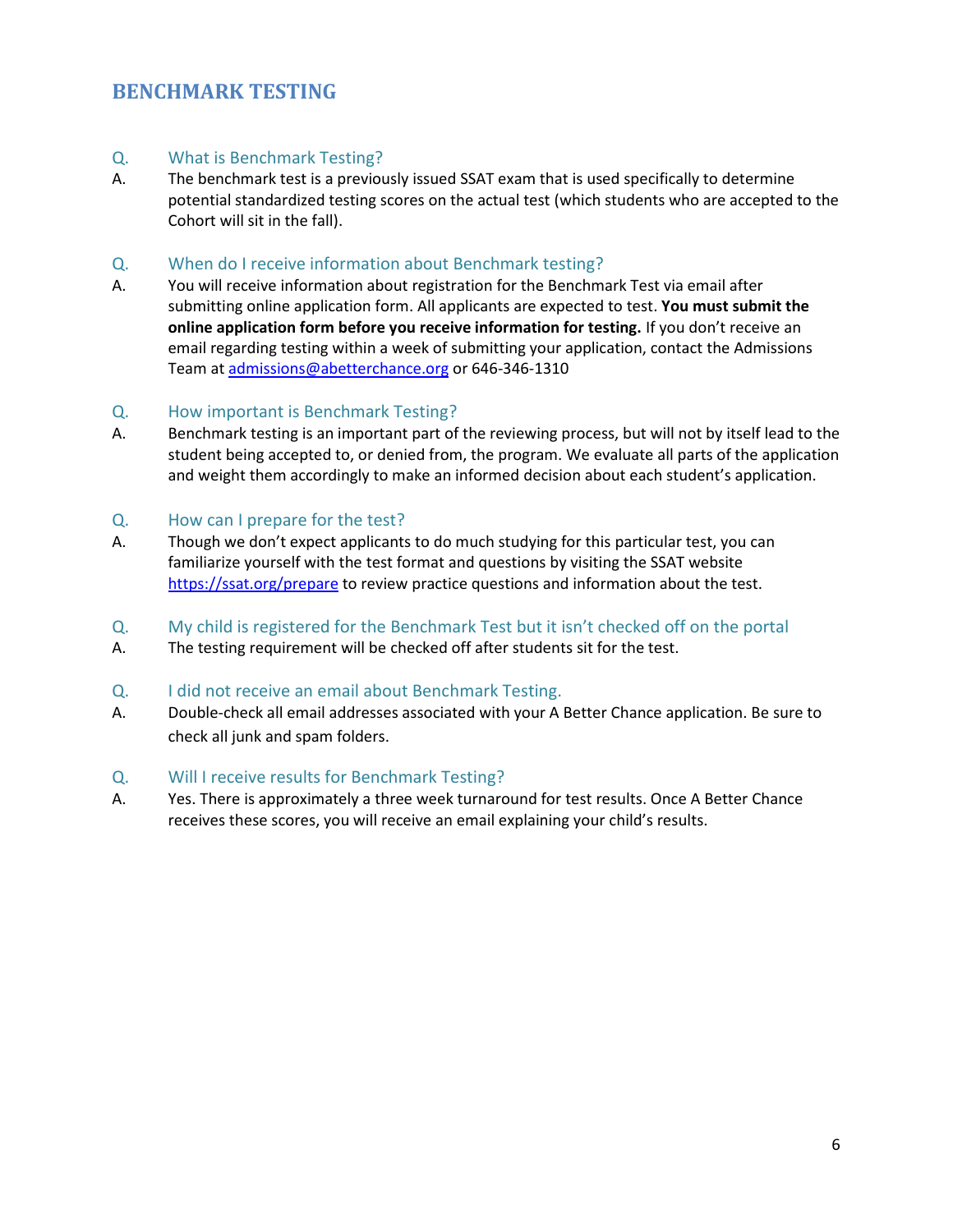# <span id="page-6-0"></span>**SUPPORTING DOCUMENTS**

**The Supporting Documents section includes the Student's: Photo, Green Card, Transcripts, and Standardized Testing that must be uploaded to the Supporting Documents page**. **When you submit the online form, our Admissions Team reviews these documents. If all required documents were uploaded, your form will be processed in 2-4 weeks and a check mark will appear on the Action Items page next to the Supporting Documents checkbox.** 

## <span id="page-6-1"></span>**PHOTO**

Be sure to note the specifications for application photos. If the applicant is accepted to A Better Chance, this will be the photo that appears on the application that we send to our Member Schools.

Do not upload photos in which:

- Are taken too close up or from too far away (selfies).
- One or both of your eyes are not visible or blocked (for example, if you are wearing sunglasses).
- Multiple faces are shown in the photo and your face is not visible or recognizable.
- Poor photo quality makes the person shown unrecognizable.
- You are wearing a hat or head covering (that is not worn for religious purposes).
- You are wearing revealing clothing.
- Your photo has been tampered with or digitally altered.
- Some or all of your head is cut off in the photo.
- Your photo is too blurry or light
- You are taking a picture of another picture of yourself

#### <span id="page-6-2"></span>**GREEN CARD**

You are only required to upload a copy of your green card if you indicated that the applicant was a permanent resident of the United States. Please scan a copy of the applicant's green card. Do not take pictures of your green card, as these are often illegible.

#### <span id="page-6-3"></span>**TRANSCRIPTS & STANDARDIZED TESTING**

You must obtain school-issued copies or transcripts/report cards. You may request them directly from the school, if you have not already received copies of your child's report from the school. Please note that the quality of the documents you submit is important to reading your child's file. **DO NOT take pictures of the applicant's transcripts. Please scan and upload hard copies.**

## Q. My child's school does not provide transcripts. What should I do?

A. Please be advised that the transcripts we request are equivalent to grades/report cards, as well as standardized testing history for the **student's current school year AND (immediate) previous school year** (not their complete school history.) Transcripts should include grades/reports from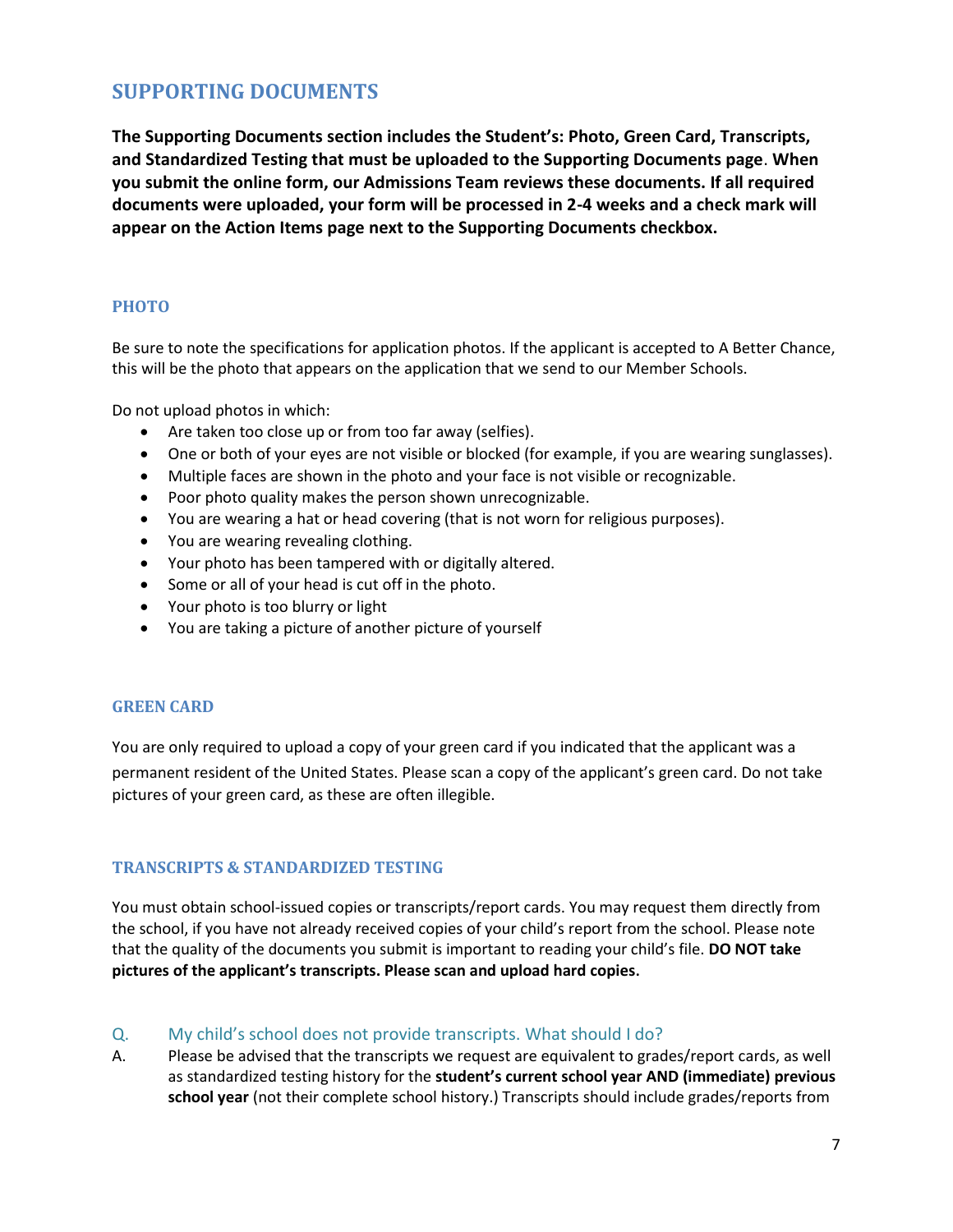all requested terms/quarters/semesters/marking periods, as well as available final grades for that year. Testing/Attendance history alone DOES NOT satisfy the transcript requirement.

- Q. My child's school does not have his/her transcripts/report cards available.
- A. Find out from a school official where you would be able to request your child's transcripts (grades and testing history). It may be that you have to contact your school district or your state department of education.

If after doing this you are still unable to obtain them, then in some cases you may send your own copies of the applicant's transcripts/report cards, complete with all the requested information. However, A Better Chance reserves the right to not accept parent/family copies of report cards if they do not satisfy our extensive transcript requirements.

# Q. What Standardized Test are you requesting?

A. This refers to any city or state testing that has been administered by the applicant's school in the previous school year.

# Q. What if I opted out of city/state testing or my child hasn't taken any standardized tests?

- A. If your child does not have any standardized testing from the previous school year, you may upload testing for the year before that. If you child does not have any standardized testing reports available for the past two years, you may disregard the standardized testing request.
- Q. My child has transferred schools in the past two (2) years. Which transcripts should I send?
- A. We need both the current grade transcript and the previous grade transcript. Your child's current school may already have his/her records from the previous school and so they can submit both to us. However, in other cases you will need to get in contact with your child's previous school(s) to request transcripts.

# Q. My child is homeschooled, what should I submit for transcripts?

A. Protocol for transcripts is essentially the same for homeschooled students. We do require documented proof of grades for the student's current year and previous year for the classes they have taken, including available test/exam history. As your child's primary teacher, you may be the one responsible for keeping those records. Similarly, if in your homeschooling program there is a "homeschool program overseer," then that person may also provide the student's transcript information.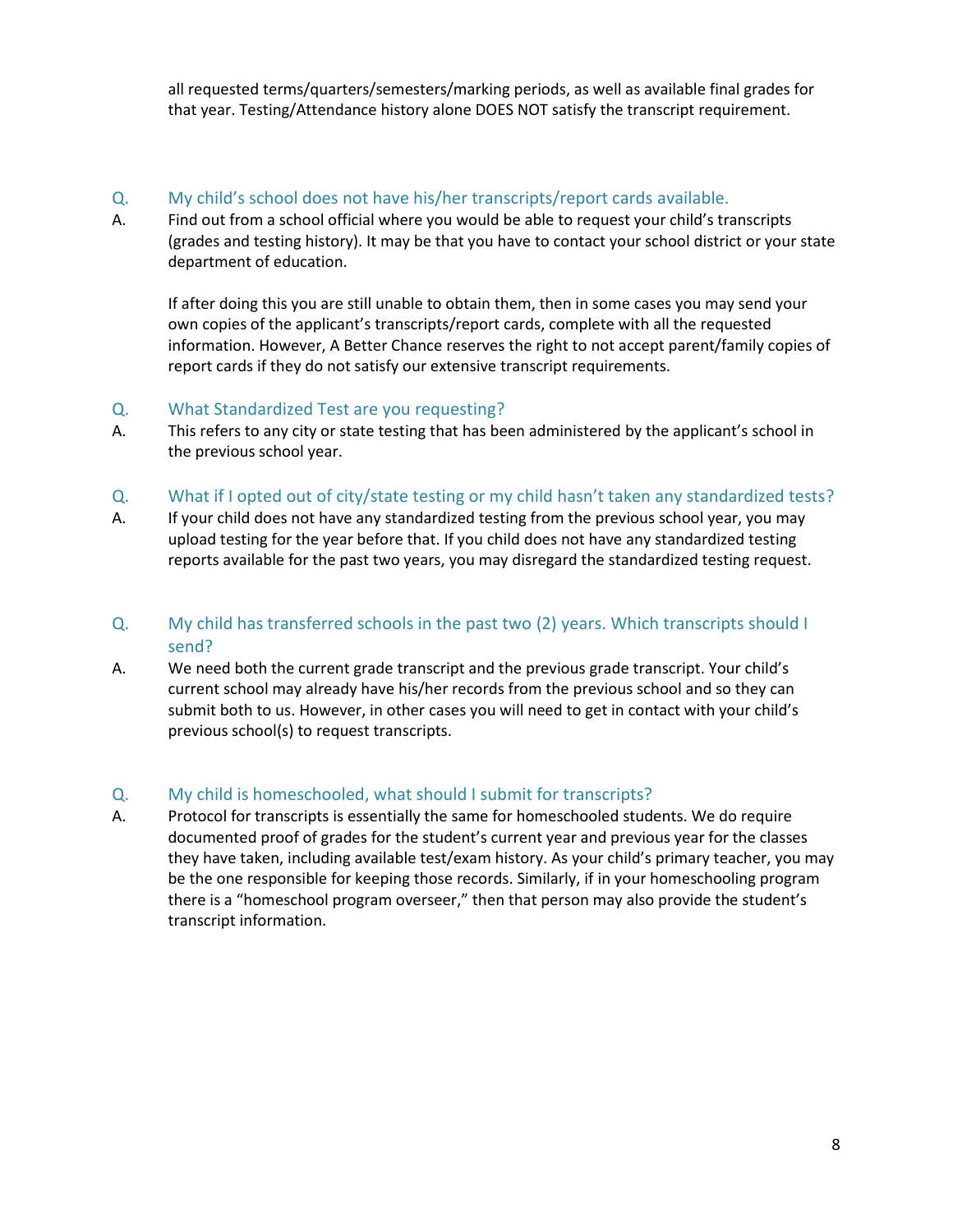# <span id="page-8-0"></span>**PROOF OF INCOME**

## Q. Why do you need my financial documents?

A. A Better Chance reviews financial information as a part of the application to ensure that we are serving those candidates who are eligible and most require our services. Additionally, many of the schools we partner with also request income verification at a later time in the application.

#### Q. Who needs to submit Proof of Income information?

- A. **Any parent/legal guardian** listed on the application who:
	- plays an active role in the student's life,
	- and is financially responsible for the student

#### Q. Which forms do I need to submit?

A. **We require the first two pages of your application year Federal Tax Return (1040 Form) – note this is the income tax form due April of the application year.** If you will not be filing taxes, or your taxes are not yet available, you may also submit you **1)** current W2 or 1099 form(s) or **2)** any proof of government assistance.

If you will not be able to submit the appropriate form by our April 15<sup>th</sup> deadline, please contact the Admissions Team at [admissions@abetterchance.org](mailto:admissions@abetterchance.org) and include a note that explains your particular situation.

When submitting the required pages of the 1040, please note that:

#### (1)

**The applicant should be listed as a dependent on the 1040 form that is submitted. Be sure to ALWAYS note the name of student(s) applying to the program when you submit your documents to A Better Chance.** 

## (2)

**We require financial documentation for ALL parents/guardians who are listed on the A Better Chance application. If parents/guardians filed separately, BOTH are required to submit a 1040.**

## (3)

Please do not send your entire tax return and note that **cover pages/transcripts for taxes alone will not be accepted**. Please click on the following link to view the required pages for the 1040:

**<https://www.irs.gov/pub/irs-pdf/f1040.pdf>**

## Q. I sent in my tax forms, but it hasn't been checked off on the portal

- A. Remember that it may take up to 3 weeks for us to receive and process application materials. If after this time they still aren't reflected on your online portal, then it may be because:
	- You listed more than one parent/guardian on the application, but didn't send tax information for both
	- You sent incorrect forms/section of forms, or tax information from the wrong year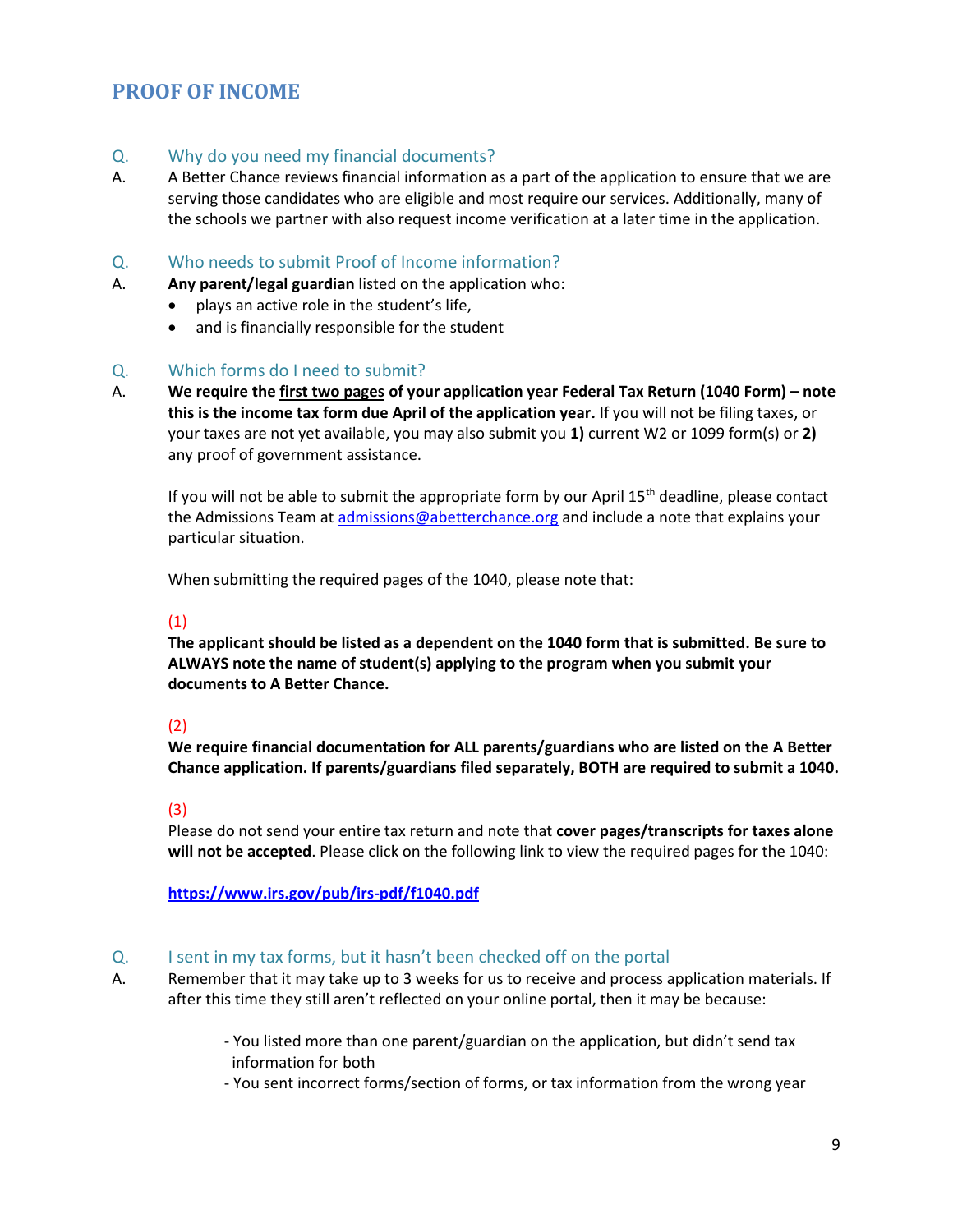# <span id="page-9-0"></span>**RECOMMENDATIONS**

**Before sending recommendation requests, you should already have notified teachers/school staff to expect the request. We advise all school faculty and staff who will be involved in helping your student complete the A Better Chance application to ad[d admissions@abetterchance.org](mailto:admissions@abetterchance.org) to their email contact list. This will prevent our emails from being blocked or going to their junk/spam mail, especially if you will be sending a recommendation request to their school/work email address.** 

## Q. Can a teacher/principal/counselor mail or email their letter of recommendation for the student to A Better Chance?

A. A Better Chance will not accept written or emailed letters of recommendation. The form that we have created includes specific questions meant for assessing a student's achievements, performance, and behaviors in a given subject/setting. Additionally, our referral process requires all application materials to be received in a particular format. If school faculty/staff is experiencing trouble completing a recommendation form, you or that person should reach out to our Admissions Team a[t admissions@abetterchance.org.](mailto:admissions@abetterchance.org) Please include the applicant's name in the subject of the email.

#### Q. My child's school does not provide recommendations.

A. If your child's school does not provide recommendations, please communicate this to our Admissions Team at [admissions@abetterchance.org](mailto:admissions@abetterchance.org) immediately so that any possible alternatives may be discussed with your Program Manager. We do generally request that the school provide a copy of their recommendation policy.

#### Q. My child is homeschooled. Who should submit recommendations?

A. We often ask that the principal/counselor recommendation be completed by a "homeschool program overseer," if in your homeschooling program there is a person who certifies completion, or authenticates teaching has been completed with sufficiency. For instance, an online homeschooling platform might get a principal recommendation from the online program supervisor. We generally are trying to place the student in the context of their peers with this recommendation.

As for the teacher recommendation, we often allow the homeschooling teacher (parent) to complete this, but also *encourage* an outside recommendation in addition to these two requirements. This helps us see greater breadth and an outside perspective to the student's achievements, successes, and character. Often this additional recommendation will come from a music teacher, community service supervisor, etc. If you should complete an additional recommendation, please be sure to have the recommendation come directly from the recommender (to ensure confidentiality) and have them note in the email or mailed letter that this is intended to serve as an additional letter to be added to the applicant's application because they are homeschooled (this will aid in processing). They should also include the applicant's name in the subject of the email if it is being emailed.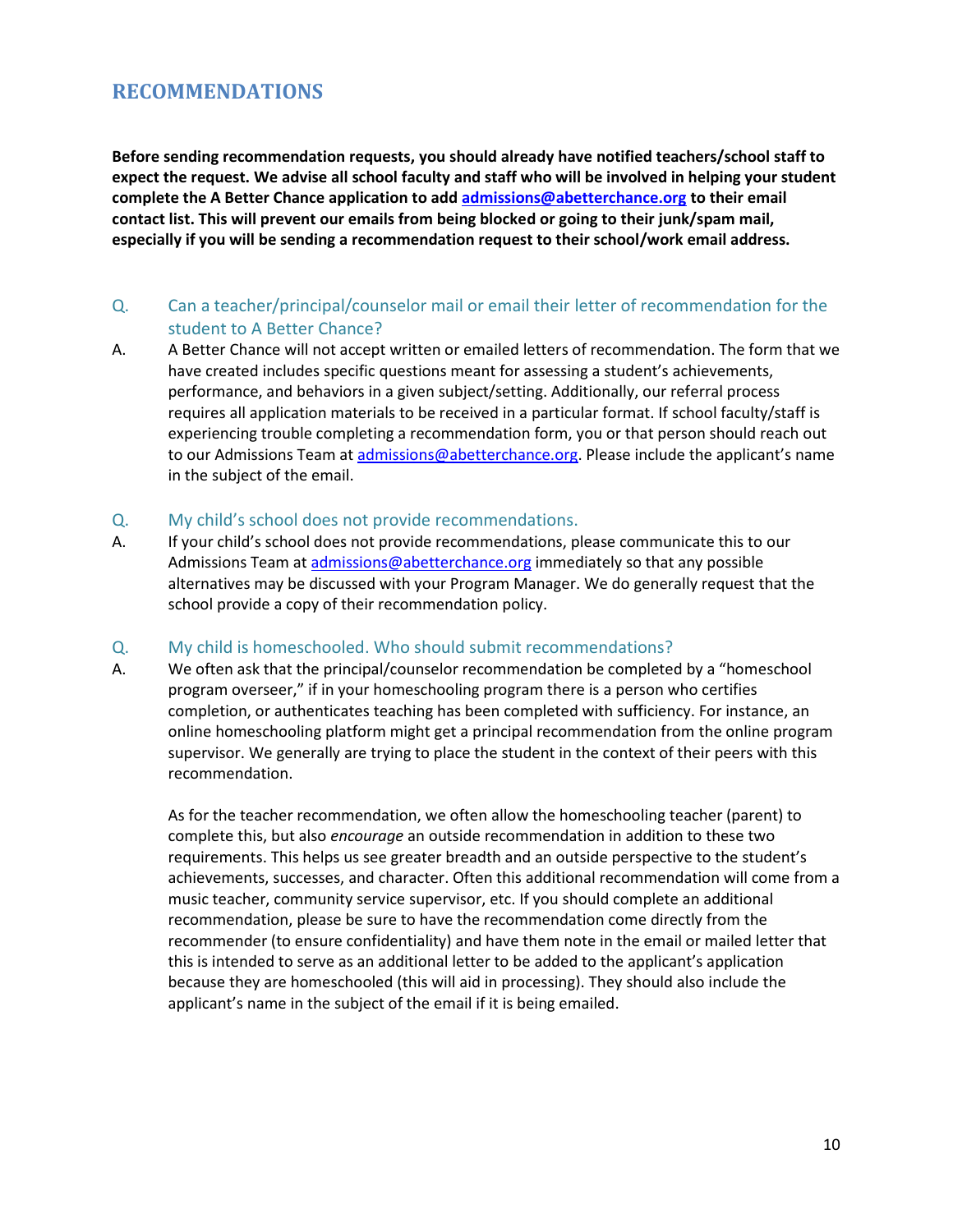# Q. Who can submit the Principal/Counselor recommendation?

A. This recommendation may be submitted by a person at your child's school who is in an administrative role. This includes: Assistant Principal, Vice Principal, School Counselor, Guidance Counselor, Placement Counselor, Dean, School Director, School Psychologist, School Social Worker, and Grade Advisor. If you wish to request a principal/counselor recommendation from someone who does not fit into one of these roles, email [admisisions@abetterchance.org](mailto:admisisions@abetterchance.org) before you request the recommendation to determine if it will be accepted. **Coaches, club advisors, and officials from outside the school setting cannot complete this recommendation**.

## Q. I submitted recommendation requests, but the teacher/principal/counselor did not receive it.

A. Check with the teacher/school staff to ensure that you have the correct email address, and then check if you entered the email address correctly in the recommendation request field. If the correct email address was entered, try resending the request using "Edit Request." Instruct anyone you send the request to that they should ad[d admissions@abetterchance.org t](mailto:admissions@abetterchance.org)o their email contact list to prevent emails from being blocked or going to their junk/spam folder.

# Q. I want to change the person I sent my child's recommendation request to. What do I do?

- A. Go to the Action Items page of your online application and do the following:
	- a. Click on "**Edit Request**" next to the recommendation you wish to change
	- b. Select the "**Cancel this request**" button and then click "**Submit.**" This will cancel the existing request and take you back to the Action Items page
	- c. From there, click the "**Send Request**" link next to the same recommendation, enter the new email address, and then click "**Submit**"

#### Q. I sent the recommendation request to the wrong person but I am not able to change it.

A. You will not be able to send a new recommendation request if that teacher/principal/counselor has already submitted the recommendation. The recommendation status will say either "submitted" or "received." Contact the Admissions Team [\(admissions@abetterchance.org\)](mailto:admissions@abetterchance.org) for further assistance.

## Q. The recommendation form was submitted by the wrong person. What do I do?

- A. Send an email to [admissions@abetterchance.org](mailto:admissions@abetterchance.org) with the subject line "Recommendation Help." Make sure to include the student's full name and which recommendation was completed incorrectly. We will notify you when the recommendation is reset, and you will be able to log into your account and submit a new request (*please note that the need to reset WILL slow your application processing considerably*).
- Q. I currently have more than one child applying to A Better Chance (or) I have had more than one child apply to A Better Chance, and when I send a recommendation request, it goes to the wrong applicant's teacher/principal/counselor.
- A. You should be using the same account to submit an application for your children, but each student should have his/her own profile. Make sure that you select the student's name under the "Applicants" section so that you are submitting applications and recommendations for the correct student.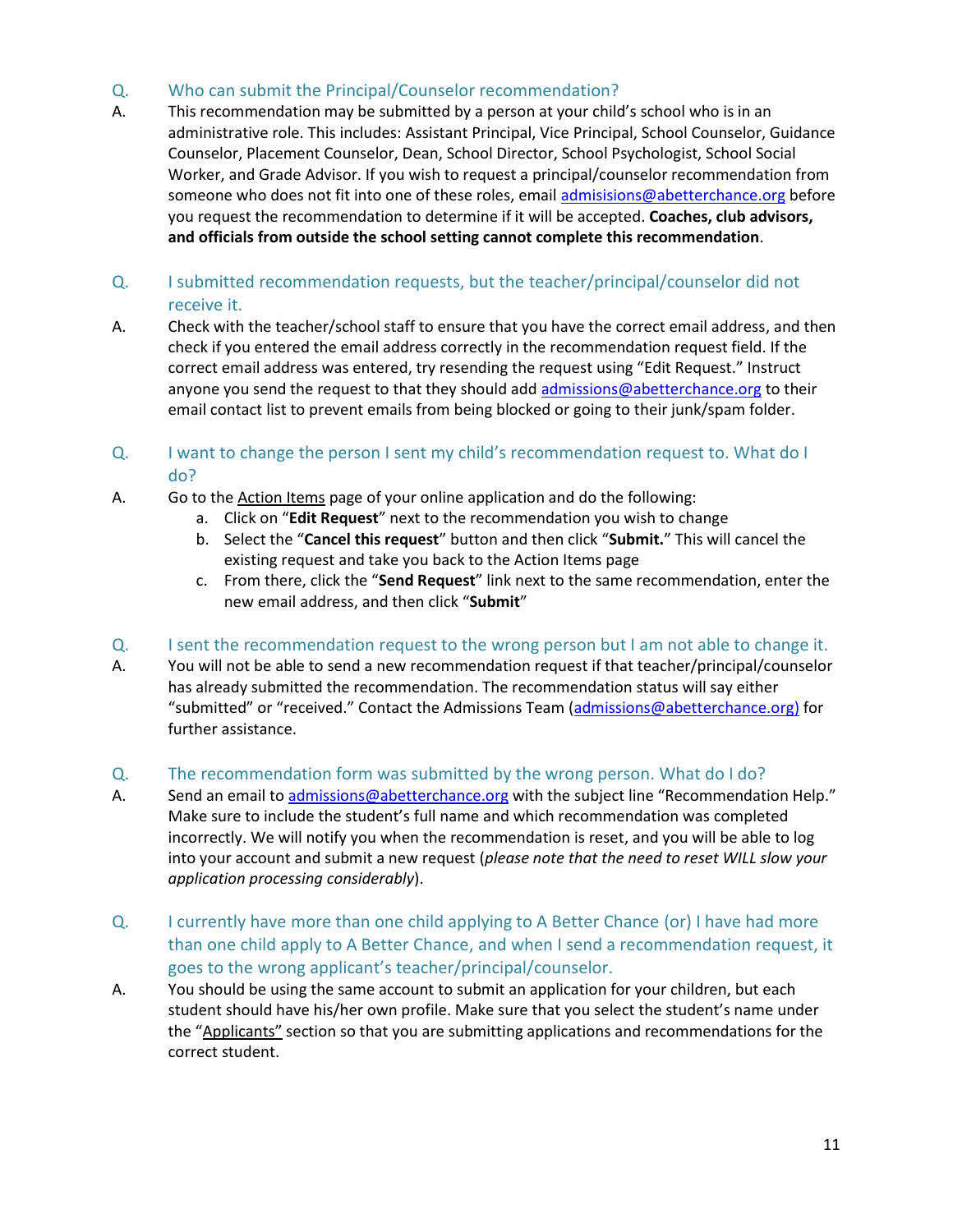# Q. A teacher/school staff member is trying to complete my recommendation, but they encounter a message that says they are not allowed to complete the form.

- A. This is because someone has already submitted that recommendation. It is likely that you sent the same request to more than one person. **Only the last person you sent the request to is able to complete the recommendation**. Anyone else you sent a request to before will have their access cancelled. If you realize that a request was sent to and completed by the wrong person, contact A Better Chance to have that recommendation reset (*please note that the need to reset WILL slow your application processing considerably*).
- Q. A teacher/school staff member encounters a message that says "Invalid or expired link" when they try to complete my recommendation.
- A. Instruct them to ignore the message and log into the recommendation portal with the email address you sent their request to and the password associated with the account. If they cannot recall the password or have trouble gaining access to the site, then they should click on "Help: I forgot my password" to have password reset instructions sent to that email address. If neither of these works, have them reach out the Admissions Team a[t admissions@abetterchance.org.](mailto:admissions@abetterchance.org)
- Q. My child's teacher/principal/counselor says they submitted the recommendation, but it isn't checked off on my portal.
- A. Use the guidelines below to address this issue. If none of them work, contact the Admissions Team at [admissions@abetterchance.org.](mailto:admissions@abetterchance.org)
	- $\circ$  Make sure that the person completing the recommendation did not misinterpret the instructions – **we will not accept mailed or emailed letters of recommendation. They must be submitted via the online form.**
	- $\circ$  Check the status message next to each recommendation to monitor its status:
		- "**Request Sent**" means that you have sent the request, but the teacher/counselor has not begun completing the form yet
		- "**In Progress**" means that the teacher/counselor has started the form, but hasn't submitted yet
		- **"** "Submitted" means the teacher/counselor has completed the form and it is in queue to be processed by our Admissions Team
		- "**Received**" means that our Admissions Team has processed the recommendation form
	- $\circ$  Check your recommendation requests to ensure that you entered the correct spelling of the email address for the teacher/principal/counselor.
	- $\circ$  Only the last person you sent the recommendation request to can complete the form. If you cancelled one request to send a new one to another email address, then the previous person(s) will be unable to complete the recommendation. You are able to check who the current request was sent to by clicking the "edit request" link next to that particular recommendation. Please note: If the recommendation was completed by the previous recommender, and you cancel the request, the completed recommendation will be deleted.